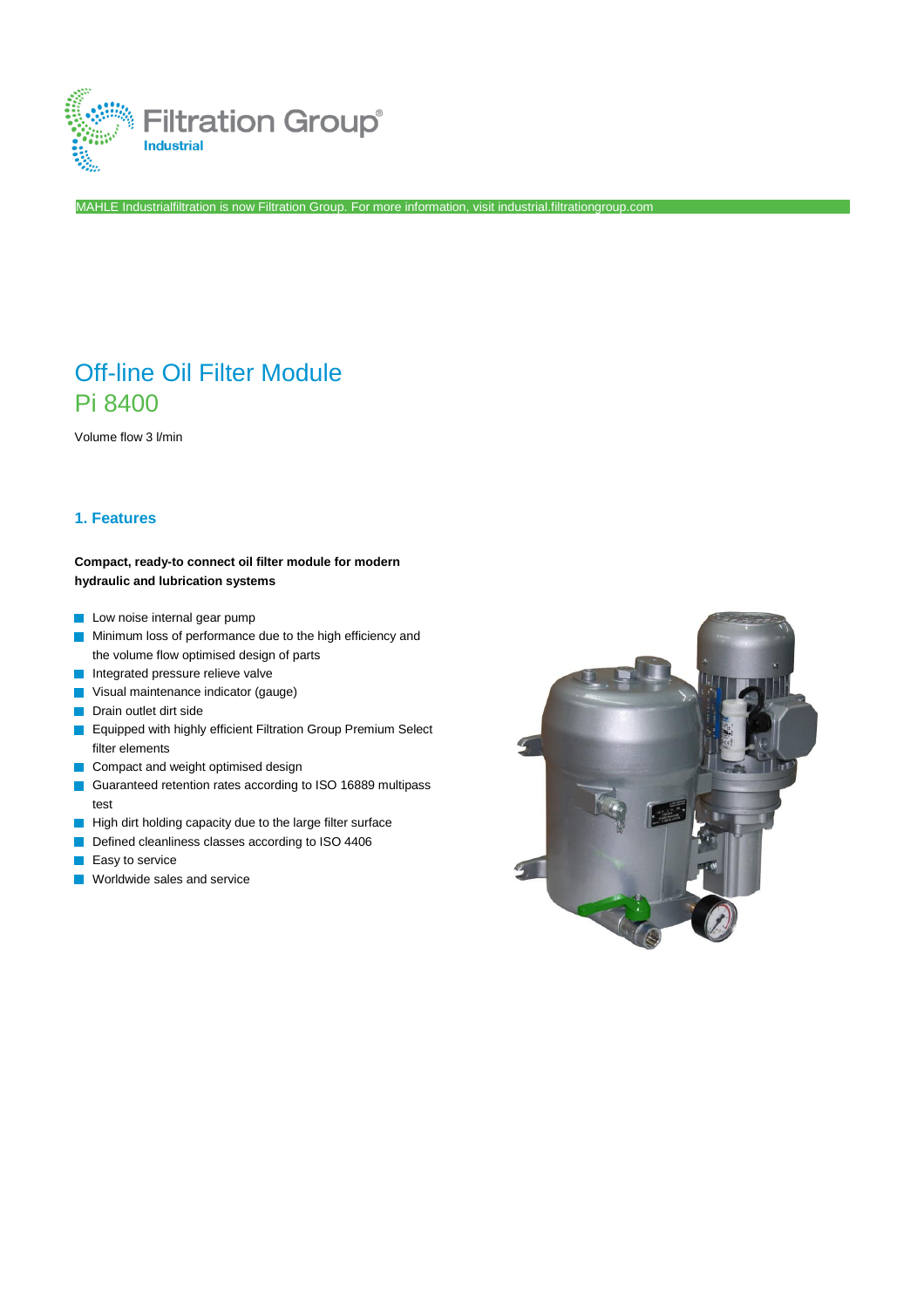#### **2. Mode of operation**

The oil filter module consists of an electric motor, a gear pump, a filter housing and a filter element.

The internal-gear pump is extremely quiet and virtually vibration-free, with excellent suction capacity and sophisticated mechanical and volumetric efficiencies.

Two versions of the oil filter modul are available. Type Pi 84001/1-063 is fitted with standard DIN-norm elements. Type 84001/2-063 is fitted with Filtration Group designed elements 852 109 WS. These elements have the additional characteristics of water adsorption. 852 109 WS elements do not fit into Pi 84001/1-063 housings.

Usually 10 micron filtration is beeing used in the main filtration circuit. Therefore we recommend a 3 micron retention rate at the off-line circuit. Other degrees of filtration are available on request. All retention rates are according to ISO 16889.

In bypass mode, superior oil cleanliness codes per ISO 4406 of up to 14/12/09 and better can be achieved with these filter units and the Filtration Group PS filter elements.

For monitoring the filter element, a gauge is mounted. The oil filter modules are suitable for all mineral-oil-based hydraulic oils and lubricating oils.

Units are available for prompt delivery



**3. Flow rate/pressure drop curve (filter housing incl. element)**

 $x = viscosity$  [mm $^{2}/s$ ]

A wider range of grade of filtration on request.

## **4. Separation grade characteristics 5. Filter performance data**



y = beta-value  $x =$  particle size  $\lceil \mu m \rceil$ 

determined by multipass tests (ISO 16889) calibration according to ISO 11171 (NIST)

tested according to ISO 16889 (Multipass-Test)

PS elements with max. $\Delta$  p 10 bar

| PS | З  | $\beta$ <sub>5(C)</sub> $\geq$ 200 |
|----|----|------------------------------------|
| PS | 6  | $\beta$ 7(C) $\geq$ 200            |
| PS | 10 | $\beta$ 10(C) $\geq$ 200           |
| PS | 16 | $\beta$ 15(C) $\geq$ 200           |
| PS | 25 | $\beta^{20(C)} \geq 200$           |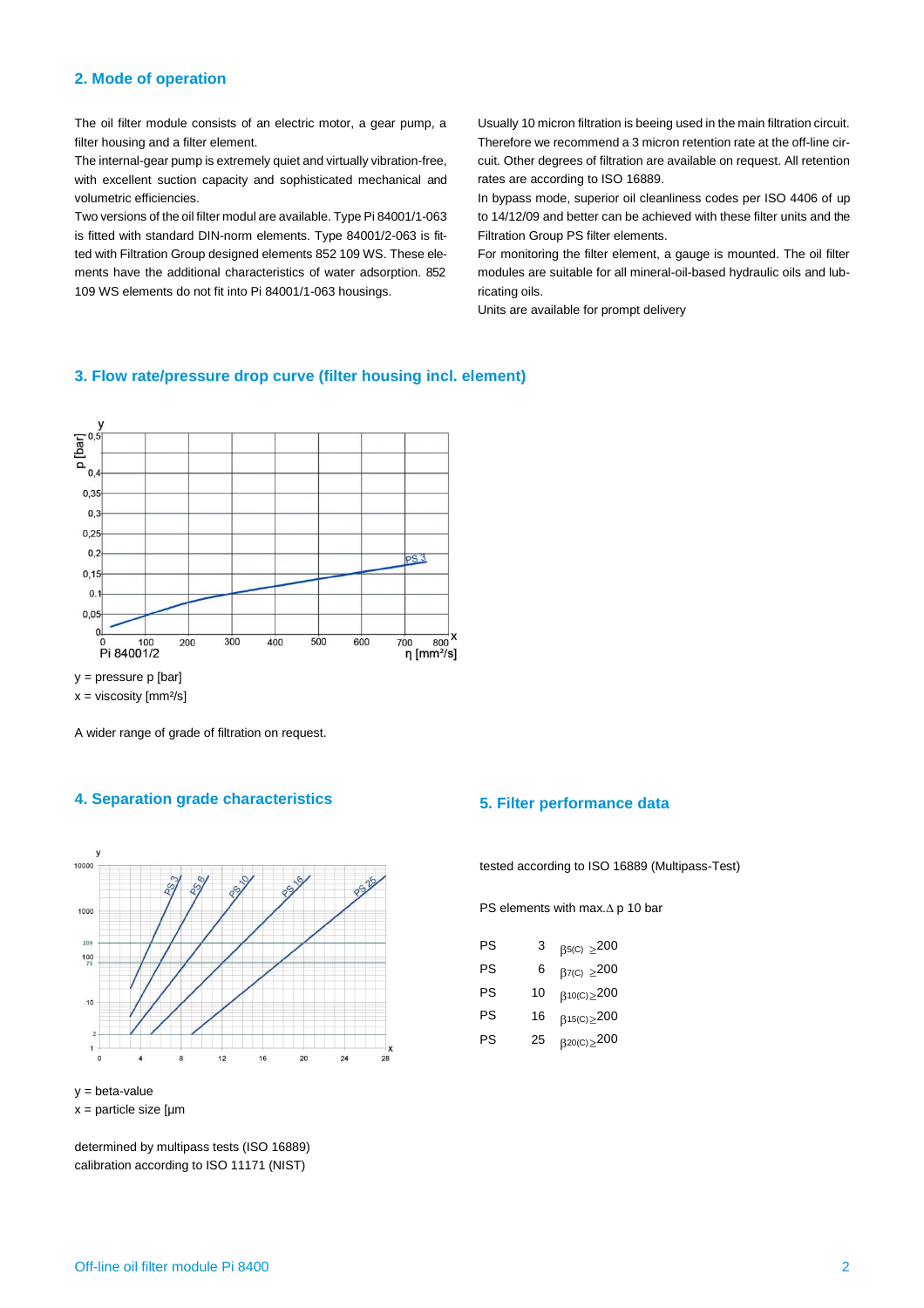## **6. Quality assurance**

| <b>Norm</b>         | <b>Designation</b>                                                                                       |  |
|---------------------|----------------------------------------------------------------------------------------------------------|--|
| <b>DIN ISO 2941</b> | Hydraulic fluid power filter elements; verification of collapse/burst resistance                         |  |
| <b>DIN ISO 2942</b> | Hydraulic fluid power filter elements; verification of fabrication integrity                             |  |
| <b>DIN ISO 2943</b> | Hydraulic fluid power filter elements; verification of material compatibility with fluids                |  |
| <b>DIN ISO 3723</b> | Hydraulic fluid power filter elements; method for end load test                                          |  |
| <b>DIN ISO 3724</b> | Hydraulic fluid power filter elements; verification of flow fatigue characteristics                      |  |
| <b>ISO 3968</b>     | Hydraulic fluid power-filters-evaluation of pressure drop versus flow characteristics                    |  |
| ISO 10771.1         | Fatigue pressure testing of metal containing envelopes in hydraulic fluid applications                   |  |
| ISO 16889           | Hydraulic fluid power filters-multipass method for evaluation filtration performance of a filter element |  |

Filtration Group filters and filter elements are produced according to the following international standards:

## **7. Symbols**



\*1 measuring connection available

\*2 pressure relieve valve 4.8 bar (70 psi)  $\pm$  10 %

## **8. Order numbers**

#### Example for ordering filters:

| 1. Off-line oil filter module | <b>12. Filter element</b> |  |
|-------------------------------|---------------------------|--|
| with gauge                    | <b>PS 10</b>              |  |
| Type: Pi 84001/1-063          | Type: Pi 23025 PS 10      |  |
| Order number: 70562951        | Order number: 77924160    |  |

| 8.1 Off-line oil filter module |              |            |  |  |
|--------------------------------|--------------|------------|--|--|
| Type                           | Order number | with gauge |  |  |
| Pi 84001/1-063                 | 70562951     |            |  |  |
| Pi 84001/2-063                 | 70562883     |            |  |  |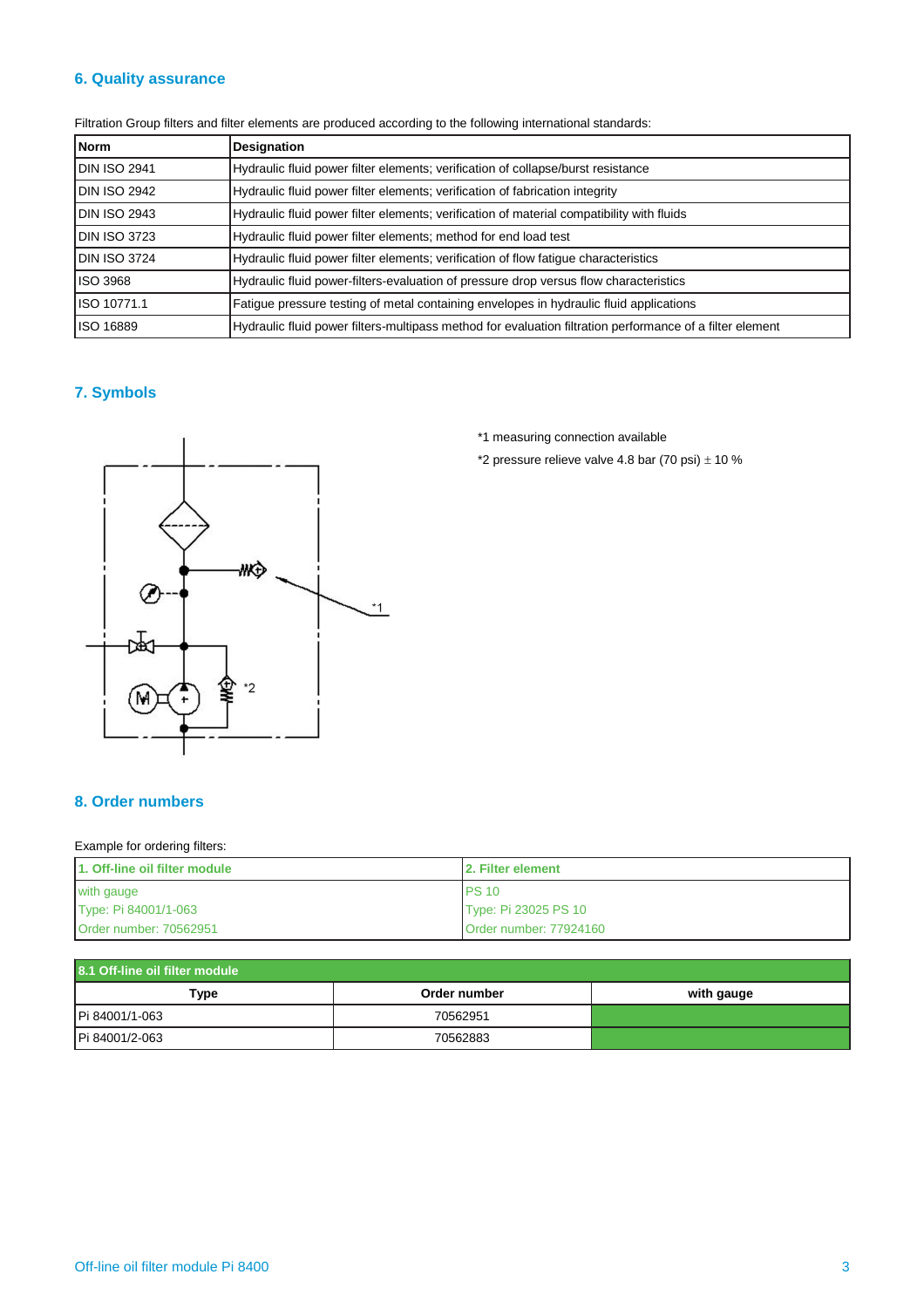| 8.2 Filter elements        |              |                   |                              |                                            |
|----------------------------|--------------|-------------------|------------------------------|--------------------------------------------|
| Off-line oil filter module | Order number | Type              | Degree of filtration<br>[µm] | <b>Filter surface</b><br>$\mathsf{[cm^2]}$ |
|                            | 77924152     | Pi 21025 RN PS 3  | 3                            | 5940                                       |
|                            | 77964075     | Pi 22025 RN PS 6  | 6                            | 5940                                       |
| Pi 84001/1-063             | 77924160     | Pi 23025 RN PS 10 | 10                           | 5940                                       |
|                            | 77963655     | Pi 24025 RN PS 16 | 16                           | 5940                                       |
|                            | 77960248     | Pi 25025 RN PS 25 | 25                           | 5940                                       |
| Pi 84001/2-063             | 70566180     | 852 109 WS PS 3   | 3                            | 10.507                                     |

## **9. Technical specifications**

| Type:                           | Pi 8400                                        |
|---------------------------------|------------------------------------------------|
| Material main components:       | Aluminium                                      |
|                                 | Optional paint on customer                     |
|                                 | request                                        |
| Volume flow:                    | 3 I/min                                        |
| Nominal pressure:               | 10 bar (145 psi)                               |
| Pressure relieve valve setting: | 4.8 bar (70 psi) $\pm$ 10 %                    |
| Oil temperature:                | $-10$ °C to $+80$ °C                           |
| Gauge (red/green scale):        | 2.2 bar (32 psi)                               |
| Connection suction side:        | G3/8                                           |
| Connection pressure side:       | G3/8                                           |
| Motor output:                   | 0.18 kW                                        |
| Revolutions:                    | 1380 1/min                                     |
| Voltage:                        | 230 V AC/50 Hz                                 |
| Nominal current:                | 1,25 A                                         |
| Type of protection:             | <b>IP55</b>                                    |
| Viscosity start:                | $700 \text{ mm}^2\text{/s}$                    |
| Viscosity operation:            | 20 mm <sup>2</sup> /s - 120 mm <sup>2</sup> /s |

Other motor versions on request

Subject to technical alteration without prior notice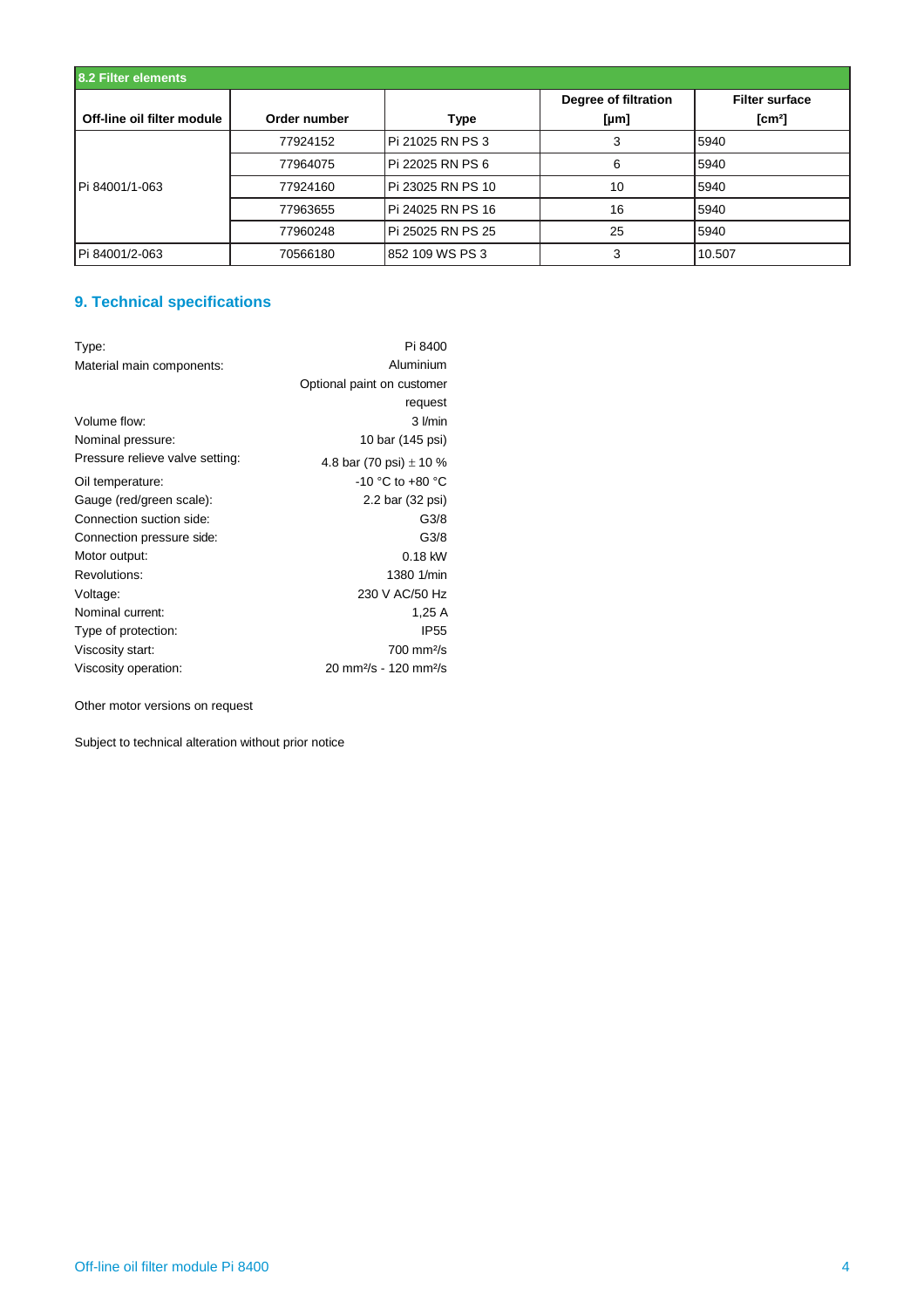## **10. Dimensions**



| In   | Inlet                                       | *4   | Fixing points $(4x \varnothing 9$ mm) |
|------|---------------------------------------------|------|---------------------------------------|
| Out  | Outlet                                      | *5   | Venting screw (12 Nm)                 |
| $*1$ | Minimum clearance for filter element        | *6   | Ball valve drain dirt side closed     |
| $*2$ | Cover fixing (60 Nm)                        | $*7$ | Ball valve drain dirt side open       |
| *3   | Connection maintenance indicator (optional) | *8   | Drain dirt side                       |